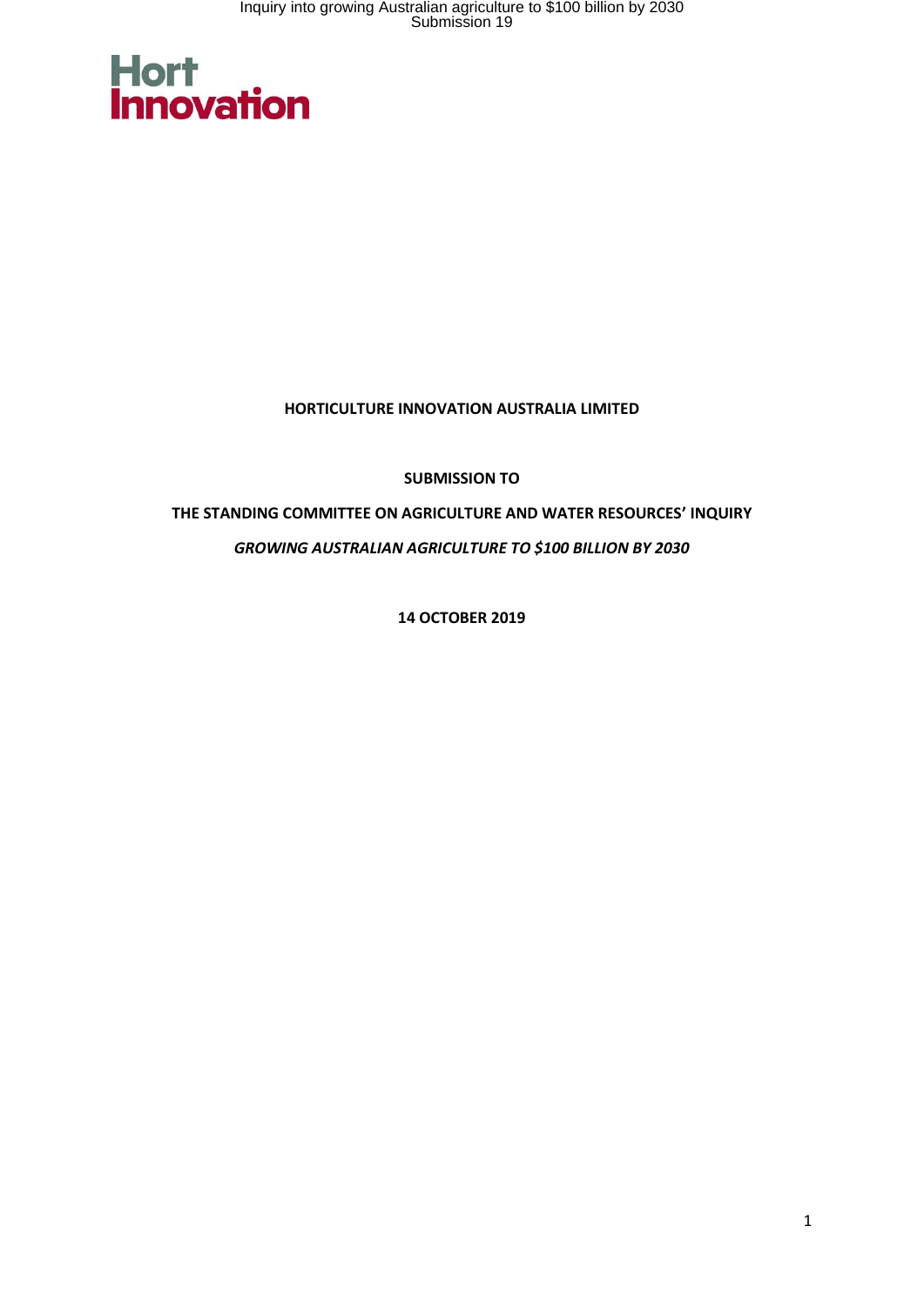# **Hort<br>Innovation**

## Table of contents

| Opportunities and impediments for the growth of Australia's horticulture sector5 |  |
|----------------------------------------------------------------------------------|--|
|                                                                                  |  |
|                                                                                  |  |
|                                                                                  |  |
|                                                                                  |  |
|                                                                                  |  |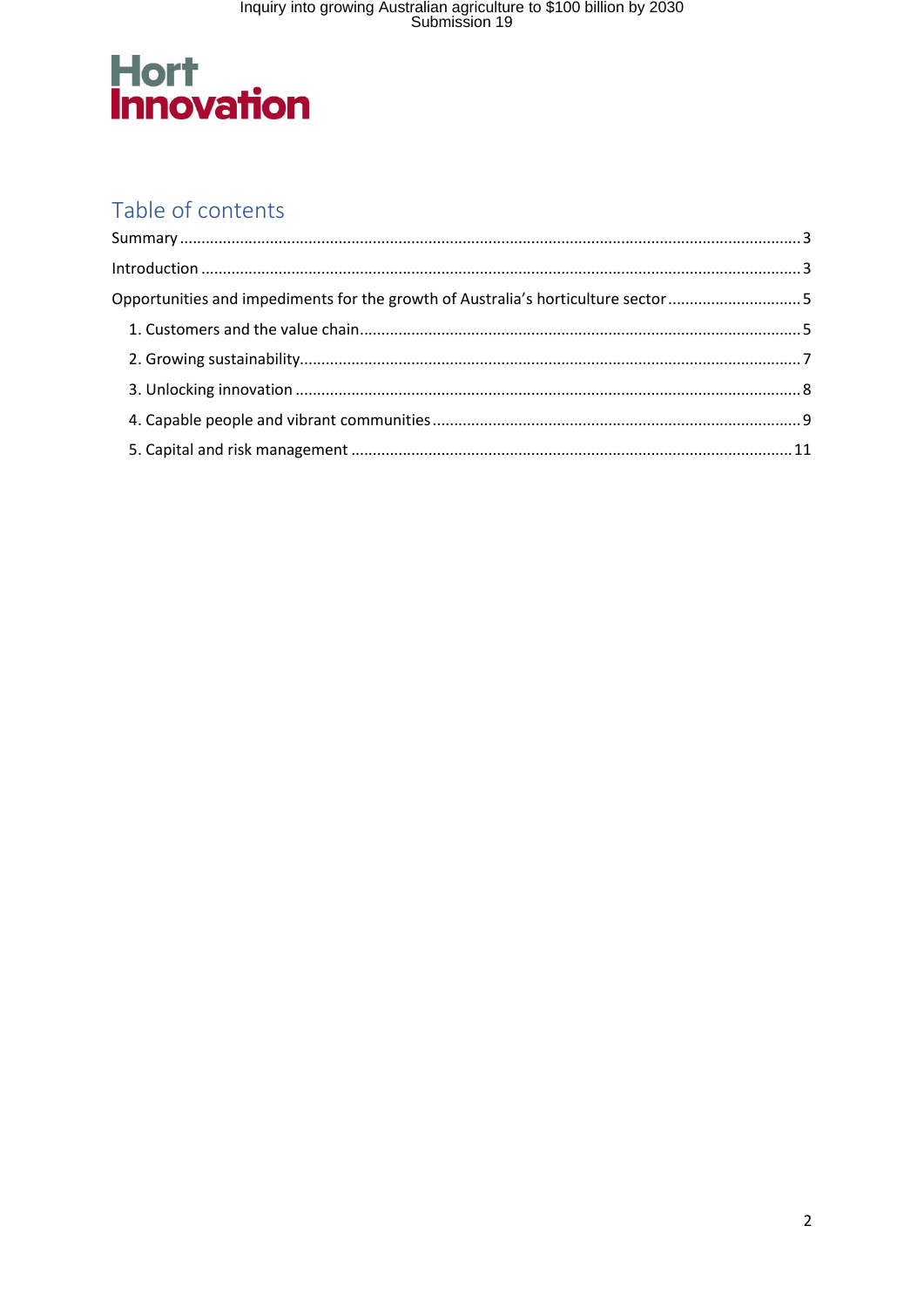### Summary

The Standing Committee on Agriculture and Water Resources is leading an inquiry into the opportunities and impediments facing Australia's primary production sectors in realising the goal of growing Australian agriculture to \$100 billion by 2030. To contribute to the conversation, in this submission Horticulture Innovation Australia Limited (Hort Innovation) outlines what it considers to be the key impediments and opportunities for the horticulture sector in contributing to this target, and provides a picture of the current status in line with the five pillars of the National Farmers' Federation's 2030 Roadmap - Australian Agriculture's Plan for a \$100 Billion Industry<sup>i</sup>: Customers and the value chain; Growing sustainability; Unlocking innovation; Capable people and vibrant communities; and Capital and risk management.

Some of the key takeaways from this submission include:

- The Australian horticulture sector is poised to be a strong contributor to the 2030 target, with the sector's farm gate production having the potential to increase to between \$20 and \$30 billion by 2030.
- There are strong opportunities for the horticulture sector, wider agriculture sector and the Australian Government to seize upon to grow the value of Australian agriculture and to realise a multitude of benefits, from the community to country level.
- Challenges range from smaller hurdles to national- and sometimes global-scale challenges. A particular and growing area to look at includes how public/private partnerships can be best optimised, including through the RDC model. Industry unity and collaboration will also be key to realising strong growth.

### Introduction

Horticulture Innovation Australia Limited is the grower-owned not-for-profit Research and Development Corporation (RDC) for Australia's horticulture sector, servicing 37 horticulture industries and some 12,000 Australian businesses that produce fruits, nuts, vegetables and amenities such as turf and nursery products.

Horticulture is currently Australia's second largest agricultural sector by value, having experienced growth in value of 40 per cent over the five years to 2017/18.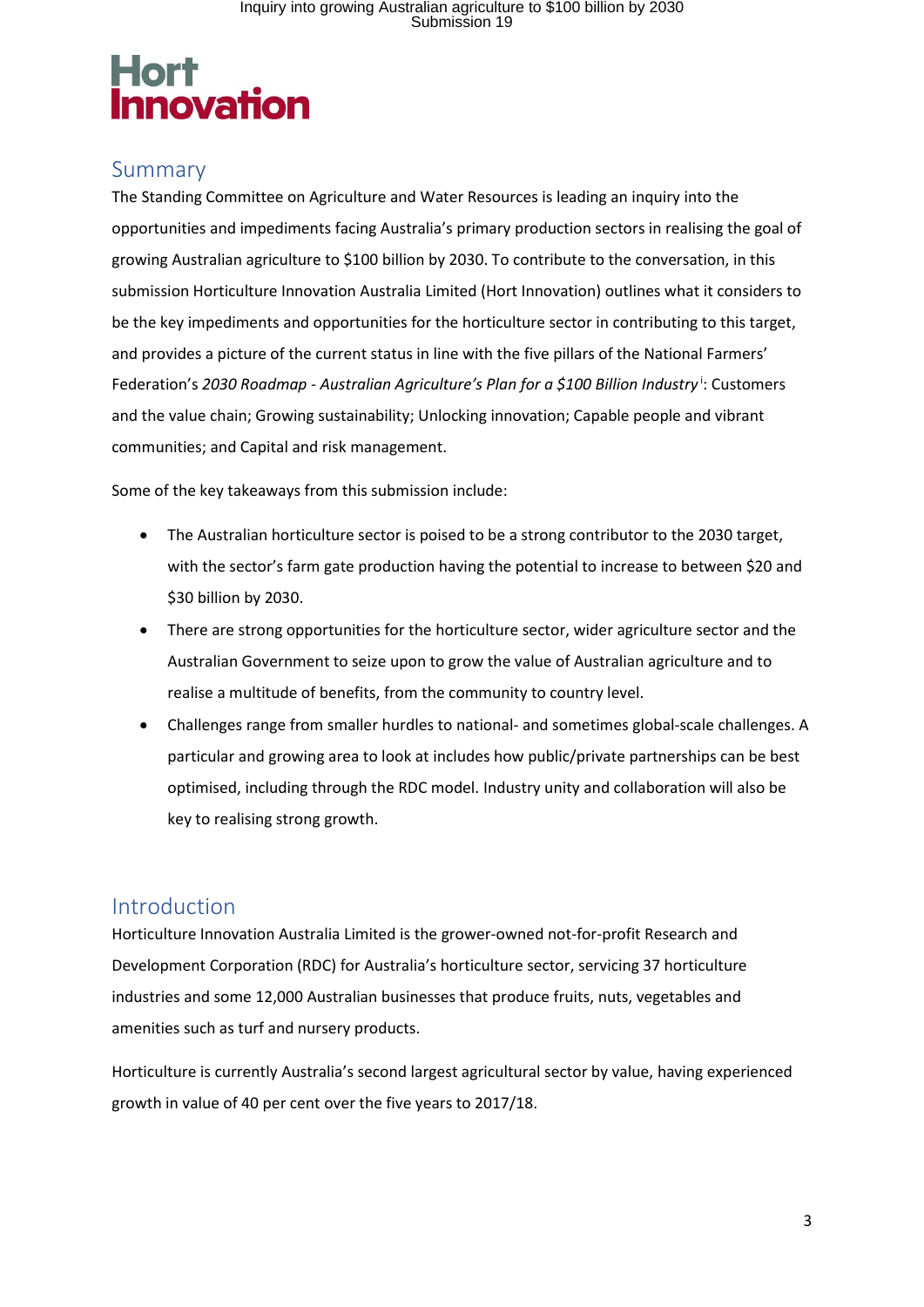Each year, Hort Innovation delivers up to 600 projects across research, development, extension, marketing and trade to drive a healthy and prosperous Australia. Hort Innovation achieves this though collaboration with farm businesses as well as representative groups such as the National Farmers' Federation; all levels of government; fellow RDCs; education and training providers; value chain partners; local and global research and technology companies; and the wider community. In 2018/19, Hort Innovation invested more than \$122 million in levies, Australian Government contributions and co-investment dollars on behalf of the sector.

Investments delivered through Hort Innovation are key to unlocking growth. A recent independent project impact assessment revealed Hort Innovation is delivering a financial return of up to 400 per cent on investments.<sup>ii</sup> Further project success is illustrated through high-profile and multi-industry initiatives such as the SITplus sterile Queensland fruit fly effort, which featured a \$2.35 million Rural R&D for Profit grant in 2015 to develop the release guidelines at its foundation. Today, SITplus is a \$60 million multi-partner initiative that includes a factory in South Australia that produces 20 million flies per week, with satellite pupae rearing hubs in Victoria and New South Wales. The technology is already being used to combat incursions in South Australia. On top of managing a pest that is costing an estimated \$300 million annually in lost produce and markets nationally, this project also has flowon benefits such as strengthening Australia's export reputation.

Work being delivered through Hort Innovation has helped position horticulture as the fastest growing agricultural sector in Australia.<sup>ii</sup> Data projections suggest the sector could grow from \$13.2 billion in farm gate production to up to \$30 billion by 2030 (Figure 1, below), and conservatively reach \$20 billion by 2030. To achieve that result, a combination of continued RDC investment and the optimisation of existing project outputs is needed. Threats to growth, such as regulatory issues facing technology and labour shortages, also need to be addressed. The current status of industry, impediments to growth and opportunities – including case studies – are detailed in the next section of this submission.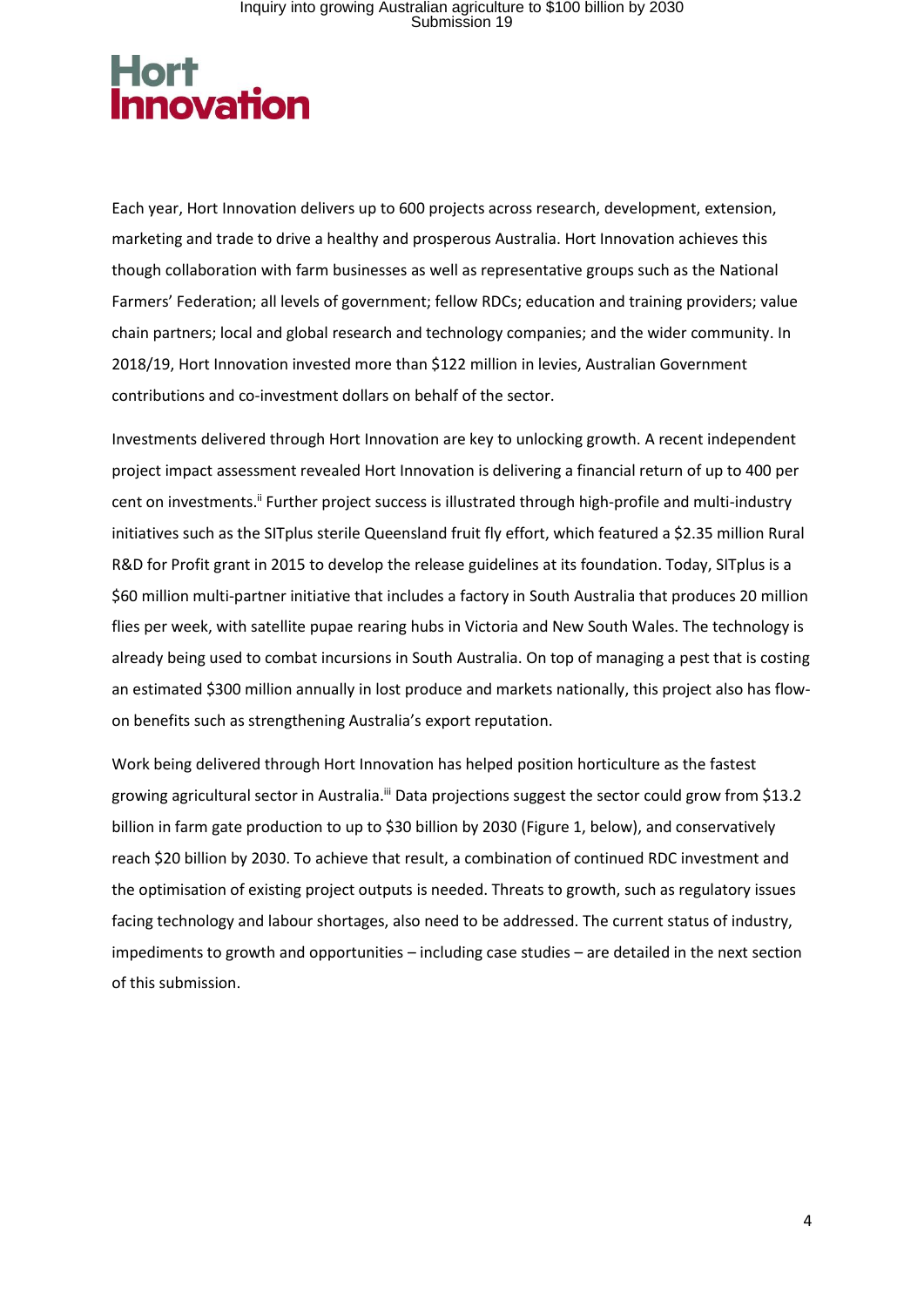



#### Figure 1 *High, conservative and low growth outlook to 2030*

### <span id="page-4-0"></span>Opportunities and impediments for the growth of Australia's horticulture sector

The following is set out in line with the five pillars of the National Farmers' Federation's *2030 Roadmap - Australian Agriculture's Plan for a \$100 Billion Industry*. iv

#### <span id="page-4-1"></span>1. Customers and the value chain

Australia's horticulture sector is enjoying a number of benefits that contribute to its success internationally and domestically.

**CURRENT STATUS:** Horticulture is in the box seat when it comes to macro trends, such as plantbased diets and plant-based food packaging. In terms of trade, our horticulture industry boasts a global reputation and trust in our products that has been developed through strong food safety track records and adhering to stringent regulatory frameworks. We are positioned closer than our competitors to Asia, and we have solid post-harvest logistics and supply chain drivers, which provide a good route to market. Locally, Australian consumers also show confidence and support for Australian-grown products.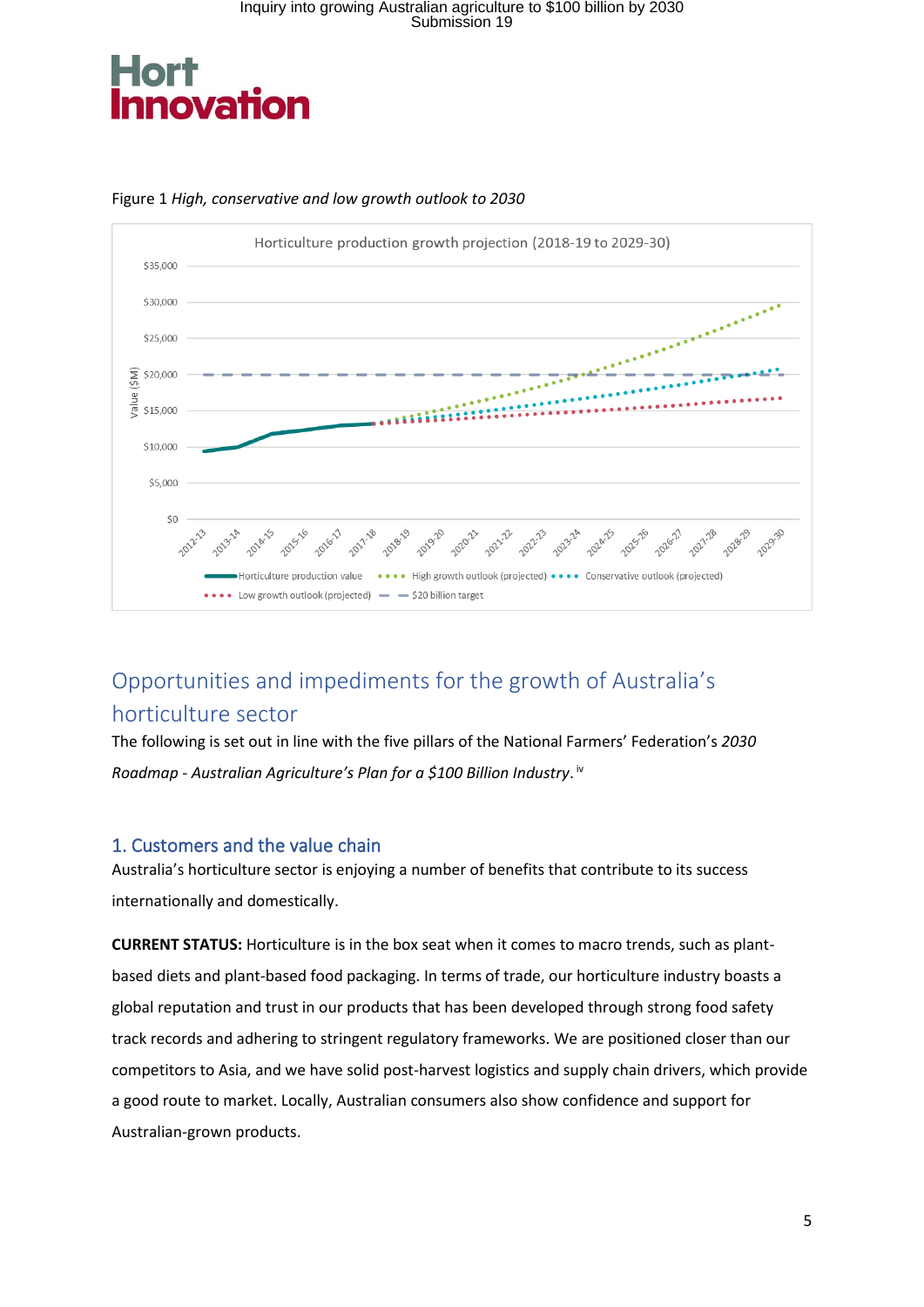## **Hort inovation**

**IMPEDIMENTS:** The Australian horticulture sector also has a number of weaknesses. Much of the sector maintains a domestic focus (with only 11 per cent of volume being exported),<sup>v</sup> with prices controlled by the major retailers. Trade can be impacted upon by a lack of export readiness and an inconsistency in the supply of produce to markets. Australia is also essentially a small player on a global stage, with limited resources, market access and narrow trade set-up investment potential. On top of that, there is also a lack of strategy around provenance and storytelling.

Further potential impediments to growth include the US-China trade war, and foreign currency exchange rates impacting on competitive trade capabilities. Biosecurity is also a threat, with the changing regional prevalence of pests and more international trade presenting challenges. Policing of quarantine controls on international arrivals remains inadequate at some entry points.

**OPPORTUNITIES:** Retail and value chain opportunities abound in horticulture, with plenty of scope to tap into consumer trends such as veganism, food waste reduction and consumption of convenience foods. One example of an investment delivered through Hort Innovation that has spurred significant consumer and investor interest is the development of broccoli powder through an investment with the CSIRO that looked at options for minimising vegetable waste. The powder has been used in coffee to raise awareness and has gained international attention. The powder is ideal for use in fortifying everyday food products. This is just a glimpse of what can be achieved in the food waste minimisation space. Increased adoption by growers of innovative methods and technologies would also enhance production potential.

E-commerce is also an area that is underutilised in the horticulture sector. Online sales models for business growth will arm horticulture businesses with more flexibility in pricing and a strong platform from which to highlight their provenance and farm stories.

<span id="page-5-0"></span>In trade, there is scope to work with trade authorities and horticulture industries to maximise opportunities in existing markets. On top of that, optimising existing partnerships with government trade authorities will also bring greater returns for growers. Hort Innovation already plays a strong role in assessing market access priorities, and work in this space was recently enhanced after Hort Innovation and Austrade signed a Collaboration Agreement which allows Hort Innovation to access Austrade services without fee-recovery for certain activities.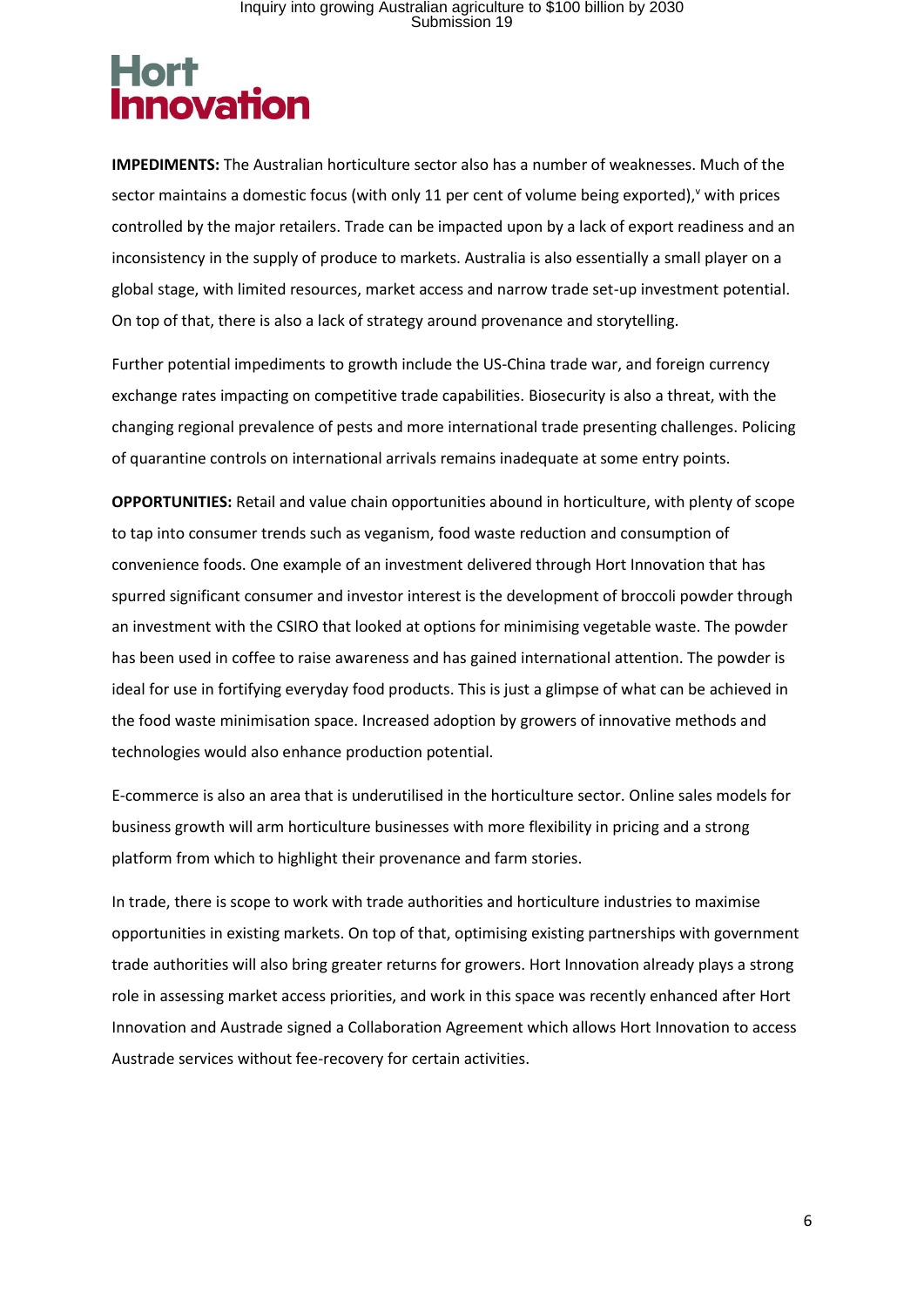#### 2. Growing sustainability

Increasingly, consumers and company investors are asking for evidence that sustainable and ethical practices are used by the producers of the food they consume or the companies they invest in.

<span id="page-6-0"></span>**CURRENT STATUS:** Most Australian horticulture producers are in the industry for the long haul and are keen to do what's good for their land and crops to protect their longevity. Continuously adopting environmentally responsible tools and systems, such as soil health and water efficiency measures, is commonplace. According to the [Bureau of Meteorology,](http://www.bom.gov.au/climate/how/newproducts/images/zones.shtml) Australia also has six climatic regions, which support crop variability, and the large array of horticulture products available to grow provides ample flexibility to transition between commodities to follow growth in demand, value and volume. The Australian Bureau of Statistics identified the Australian horticulture industry as having the highest water efficiency of all agricultural industries, returning \$6,200 of value per megalitre used in Gross Value of Production (GVP) terms.

**IMPEDIMENTS:** There are various challenges to realising sustainable practices across the horticulture sector. Competition for water and water availability is an issue, particularly in the Murray Darling Basin and in drought affected areas. The cost of production – including labour, water, energy and access to inputs – also has an impact on business. Another issue is that yield potential is often not maximised and we are not keeping pace with global competitor levels. On top of that, while many Australian producers and industries are now participating in sustainability reporting, there is no coordinated framework across horticulture as a whole.

Climate change, limited access to labour, and a production-driven approach that fails to consider oversupply are further threats to the growth of the horticulture sector.

**OPPORTUNITIES:** The potential to develop sustainability in the horticulture sector is significant. There is capacity to leverage existing partnerships that Hort Innovation has with overseas research agencies and universities to contribute to 'Centre of Excellence' precincts and share global sustainability learnings with industry.

Developing Northern Australia as a new climatic growing zone for horticulture would also be beneficial, given its environmental advantage of water availability. Meanwhile, labour issues could be addressed through the development and execution of a fit-for-purpose horticulture labour strategy.

Helping industry access the latest research on protected cropping should also be a priority, given the capacity for this style of production to be environment controlled. Hort Innovation is already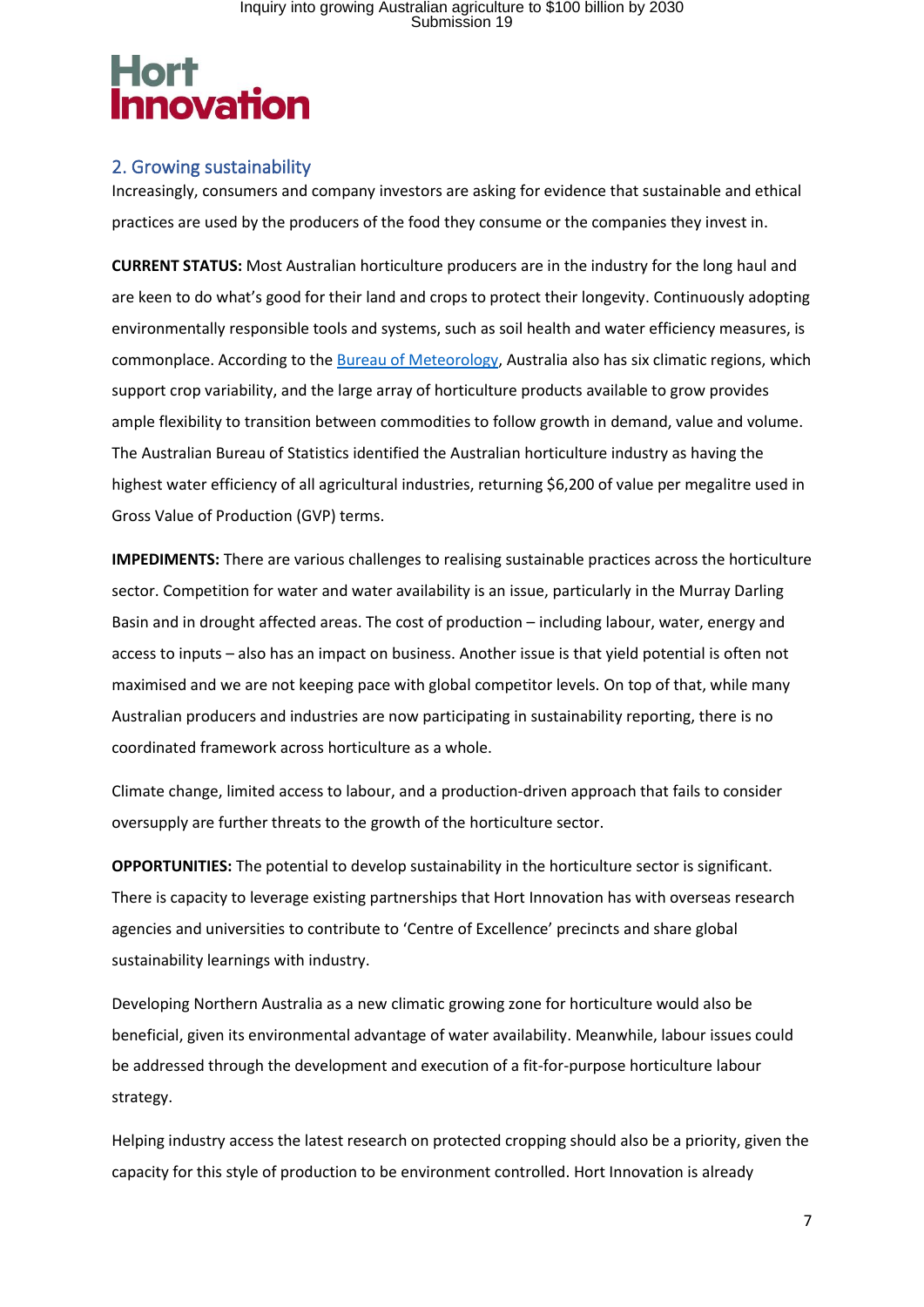## **Hort inovation**

delivering various learnings in this space, including [a National Vegetable Protected Cropping Centre](https://www.westernsydney.edu.au/nvpcc) with Western Sydney University at its Hawkesbury Campus. The Centre features a custom glasshouse that includes research to secure the highest possible commercial yields with minimal energy, labour, nutrients and water inputs, plus effective pollination methods.

Existing research and development that supports sustainability in industry could also be expanded. For example, the Soil Wealth [and Integrated Crop Protection](https://www.soilwealth.com.au/) initiative, being delivered by Hort Innovation using vegetable industry levies and funds from the Australian Government, has proven a success – with 25 per cent of the industry engaged directly, and 80 per cent of those people reporting they make better-informed decisions as a result of the initiative. There is scope to further increase engagement with vital projects such as these.

#### 3. Unlocking innovation

Innovation has always been at the forefront of Australian agriculture. The opportunities of digital agriculture or 'agtech' are known, however there has been quite a fragmented approach, with agtech solutions often looking for a problem/opportunity, rather than a problem/opportunity being identified and then a tailored solution being developed.

**CURRENT STATUS:** Unlocking innovation for horticulture has been a long-standing tradition in farming communities who are themselves innovative by nature. The horticulture sector has had significant corporate investment in innovative technologies, which is enhanced by the continued corporatisation of the sector. Large multi-national, publicly listed companies along with larger family businesses are driving innovative farming practices, underpinned by significant government support for innovation through the RDC framework, delivering high-value outcomes for the sector.

**IMPEDIMENTS:** The horticulture sector experiences the same issues as the wider agriculture sector, with a lack of cohesion or single farmer voice for the sector. Duplication of effort in research and development also occurs across states due to the federated model. The low connectivity of much of regional Australia impacts on the effectiveness of digital transformation which, along with a lack of data integrity and visibility, results in a non-data-driven culture. The National Horticulture Research Network (NHRN), of which Hort Innovation is a member, is a good initiative to drive collaboration to reduce duplication which could be enhanced to achieve greater results. Commercialisation of innovative technologies has been a challenge in the horticulture sector due to the limited capacity and culture of the service providers involved, driven by the inability to 'sell the value proposition' to the grower. A plan for unlocking innovation in Australia would provide opportunities for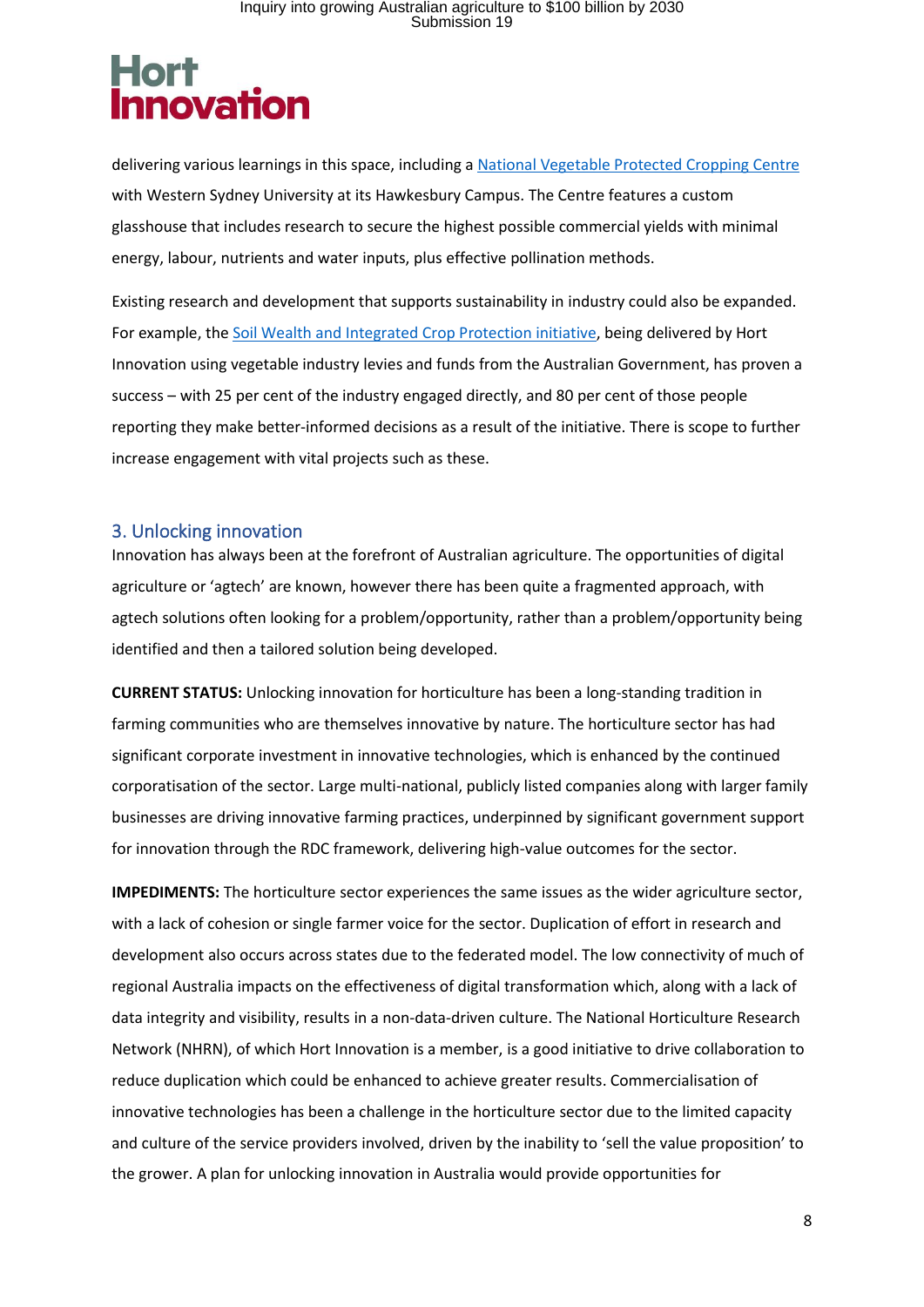# **Hort<br>Innovation**

collaborative development, for example the Dutch model where industry, research providers and government work together to identify issues and opportunities to attract and retain innovation.

**OPPORTUNITIES:** There are significant opportunities for the horticulture sector to enhance economic prosperity and importantly meet the global food challenge, driven by existing sophisticated farming infrastructure that can readily accommodate new technologies, especially involving the intensification of production (for example, through protected cropping). Some examples of Hort Innovation investments that are driving innovation for positive results in yield optimisation and consistency include work to support the almond industry in developing new highdensity growing systems, with similar work for the summerfruit industry via th[e Stonefruit Field](http://www.hin.com.au/networks/profitable-stonefruit-research/stonefruit-research-orchard-and-equipment)  [Laboratory.](http://www.hin.com.au/networks/profitable-stonefruit-research/stonefruit-research-orchard-and-equipment) Breeding, evaluating and supporting industry in adopting new varieties is also a key area of investment for Hort Innovation, with a recent iteration of the National Strawberry Varietal Improvement Program delivering 12 new varieties that now capture a large share of the market, with the program having delivered a benefit-cost ratio of 3.5 to one for industry. Hort Innovation also supports a range of extension and communication projects to assist in the upskilling of growers in new technologies and to enhance understanding and adoption of innovation, including through the internationally renowne[d Future Orchards technology-transfer and extension program.](https://www.horticulture.com.au/growers/help-your-business-grow/research-reports-publications-fact-sheets-and-more/ap15004-and-ap15005/)

Global partnerships with industry, universities, government and commercial entities will ensure global learnings and innovations are realised for the Australian market. Finally, to maximise the impact of new technologies and minimise duplication, a more coordinated approach for R&D across States/Territories and industries should be a key focus.

#### <span id="page-8-0"></span>4. Capable people and vibrant communities

Farming communities are the lifeblood of the agriculture sector, and our horticulture industries contribute greatly to the prosperity and wellbeing of people living in regional areas, as well as the Australian urban population and international consumers of our horticultural produce.

**CURRENT STATUS:** There is an enduring culture of resilience in Australian farming communities. This resilience continues to be tested through drought, bushfire emergencies and other challenges. It is imperative that we recognise the importance of these communities, and to support and celebrate regional Australia through its successes and challenges to keep our agricultural prosperity as a nation alive. It is vitally important that the resilience of our farming communities is not taken for granted. Government support provided to the horticulture sector, and other agricultural sectors, through the RDC framework is nation-building. Through this mechanism, all taxpayers are contributing to the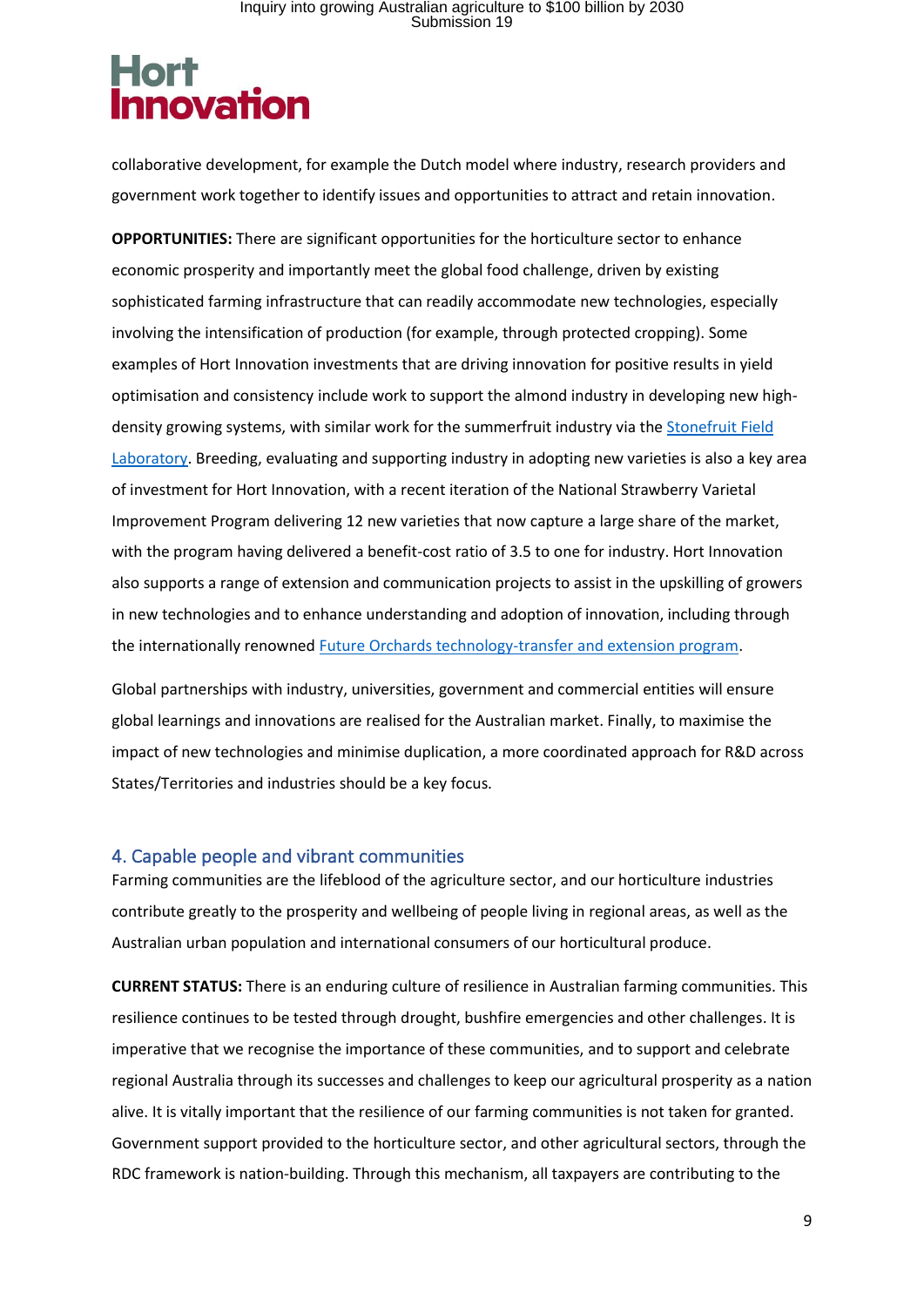## **Hort inovation**

fortune of Australian agriculture, and the model encourages public good across innovation and skills development. In 2017/18, some 72,800 people were employed in the Australian horticulture sector in approximately 11,490 horticultural businesses around the country.<sup>vi</sup>

**IMPEDIMENTS:** The challenges encountered by farming communities, including lack of adequate digital connectivity and regional infrastructure, result in a lack of attractiveness of the sector to the next generation. The size of Australia, and distances between regional communities and urban centres, adds to the isolation and lack of connection. Succession planning in family-owned farming operations is often a challenge in the horticulture sector and attracting new entrants to careers in agriculture across a vast array of disciplines is impacted on by existing tertiary education funding mechanisms and structures, particularly for post-graduate work. Further, lack of consumer/voter education regarding the benefits and needs of a thriving horticulture and wider agriculture sector leads to a disconnect between the needs of regional communities and policy and planning decision making. Increased urbanisation in areas adjacent to our major cities is replacing quality horticultural land. On top of that, extension and adoption need greater investment and refocus, with a dedicated unit being established in Hort Innovation now to address this issue. State agencies, in particular, also need to focus on ensuring research findings can be applied on-farm. A lack of funding over the past decade has affected productivity, and with the rapid advancement of new, disruptive technologies, that is a concern.

**OPPORTUNITIES:** Research and development opportunities need to be continually pursued to support the future of the horticulture sector and, in return, vibrant regional horticultural communities. Hort Innovation's leadership initiatives are an example. As just one illustration, Women's and Young Grower Industry Leadership and Development Missions have been funded by Hort Innovation using the vegetable levy and Australian Government contributions, with the 2016- 2018 iteration of the initiative producing a benefit-cost ratio of two to one through supporting better decision making, more integrated and profitable supply chains, and better allocation of public RD&E resources. It also increased capacity of industry in leadership and advising on public policy.

In terms of the role of the consumer in the health and wellbeing of our farming communities, provenance is a megatrend that horticulture can capitalise on through improving the traceability of our regional produce. Showcasing the breadth of the industry to attract and retain talent in regional communities is also a key opportunity, which can be enhanced through unlocking the power of the Australian media to communicate that horticulture is a major contributor to the Australian economy and the wider agricultural sector. Improving the health and wellbeing of all Australians is a lasting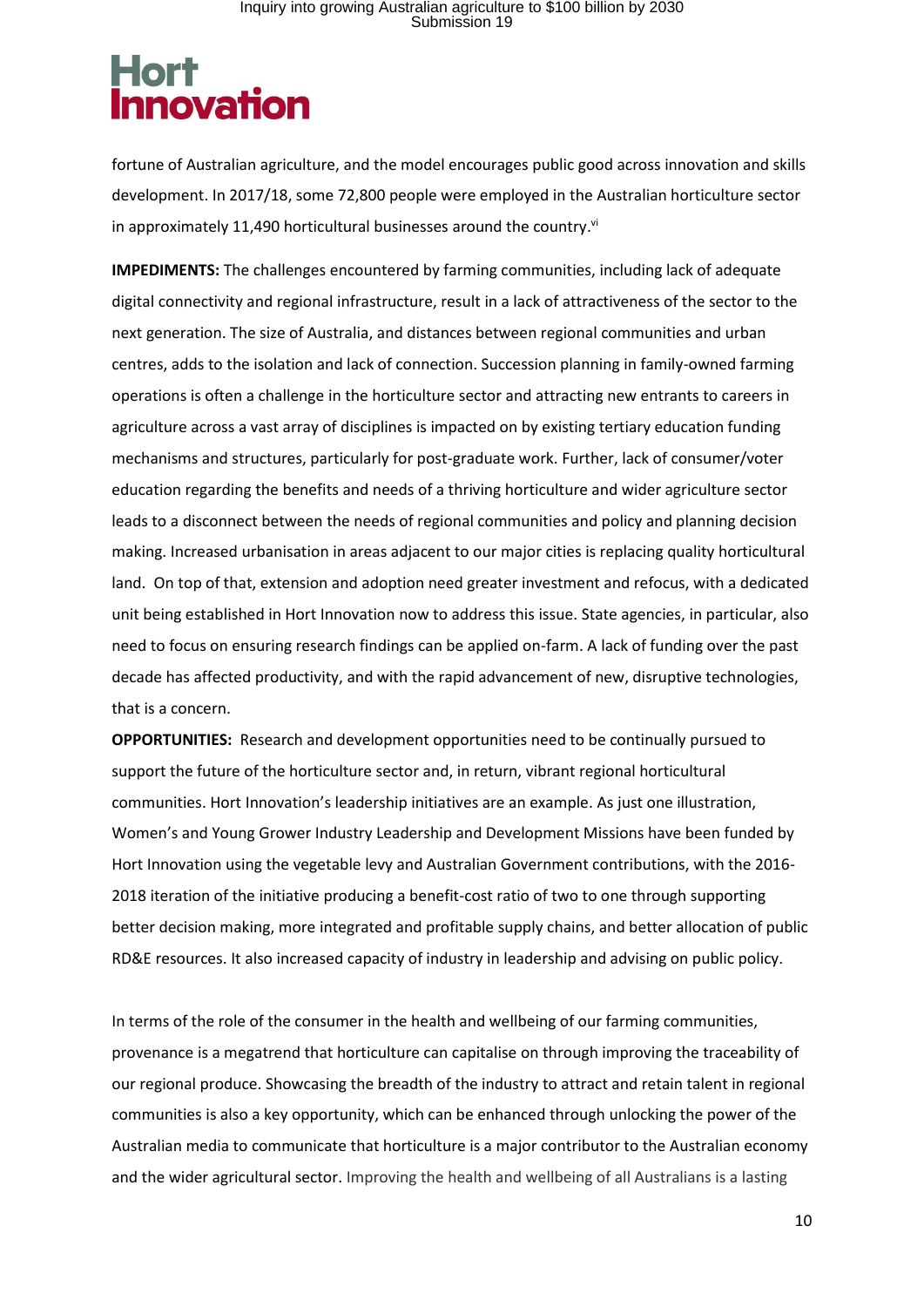# **Hort<br>Innovation**

priority in which the horticulture sector can play a significant role. Hort Innovation investment utilising nursery levy funds and Australian government co-investment through the Where should all the trees go?' initiative (investigating the impact of tree canopy coverage on socio-economic status and wellbeing in local government areas) delivered a social and environmental impact by identifying priority areas and associated actions for increased biodiversity through urban greening in local government areas. Continued education of health professionals, food service professionals and consumers on the nutritional value and importance of horticultural produce is also key.

#### 5. Capital and risk management

Horticulture farming businesses face many inherent risks in production and throughout the supply chain. As a result, risk awareness among producers is acute and activity in risk mitigation is well established. The horticulture sector is ripe for continued and increased commercial investment.

**CURRENT STATUS:** The horticulture sector is in a period of significant growth, presenting a strong value proposition for investors. With a blue-chip investment status, horticulture is poised to follow the growth experienced in recent years. Collaboration facilitated through Hort Innovation's structure as the RDC for some 37 industries enhances the ability for identification of common issues impacting on sector growth and the opportunity to address these matters co-operatively. The potential to attract significant commercial investment to enable growth is high.

**IMPEDIMENTS:** The current process for release of Australian Government co-investment funds needs to adapt to work with the risk requirements of commercial investors, if these opportunities are to be maximised. There is a lack of understanding by international investors of the levy/government contribution system and the ability for Hort Innovation to secure attractive international funding is compromised by the need to adhere to the 'one size fits all' mechanism to attract government co-investment. Further, any diversion of government funds away from support for horticulture would have a severe impact on investment for growth of the sector. Additionally, university funding mechanisms and drivers do not align with the levy funding mechanism and drivers. In terms of the wider horticulture sector, the aging population of growers is a weakness of the industry, as is a lack of qualified/commercial capability in some industries. Further, a fragmented farmer voice can lead to a lack of collaboration and clarity of messaging to potential investors. A lack of perceived importance of horticulture to the Australian economy can exacerbate these factors. Measures to address these situations are closely linked to the measures required to address impediments under pillar four of the National Farmers' Federation's *2030 Roadmap.*

11